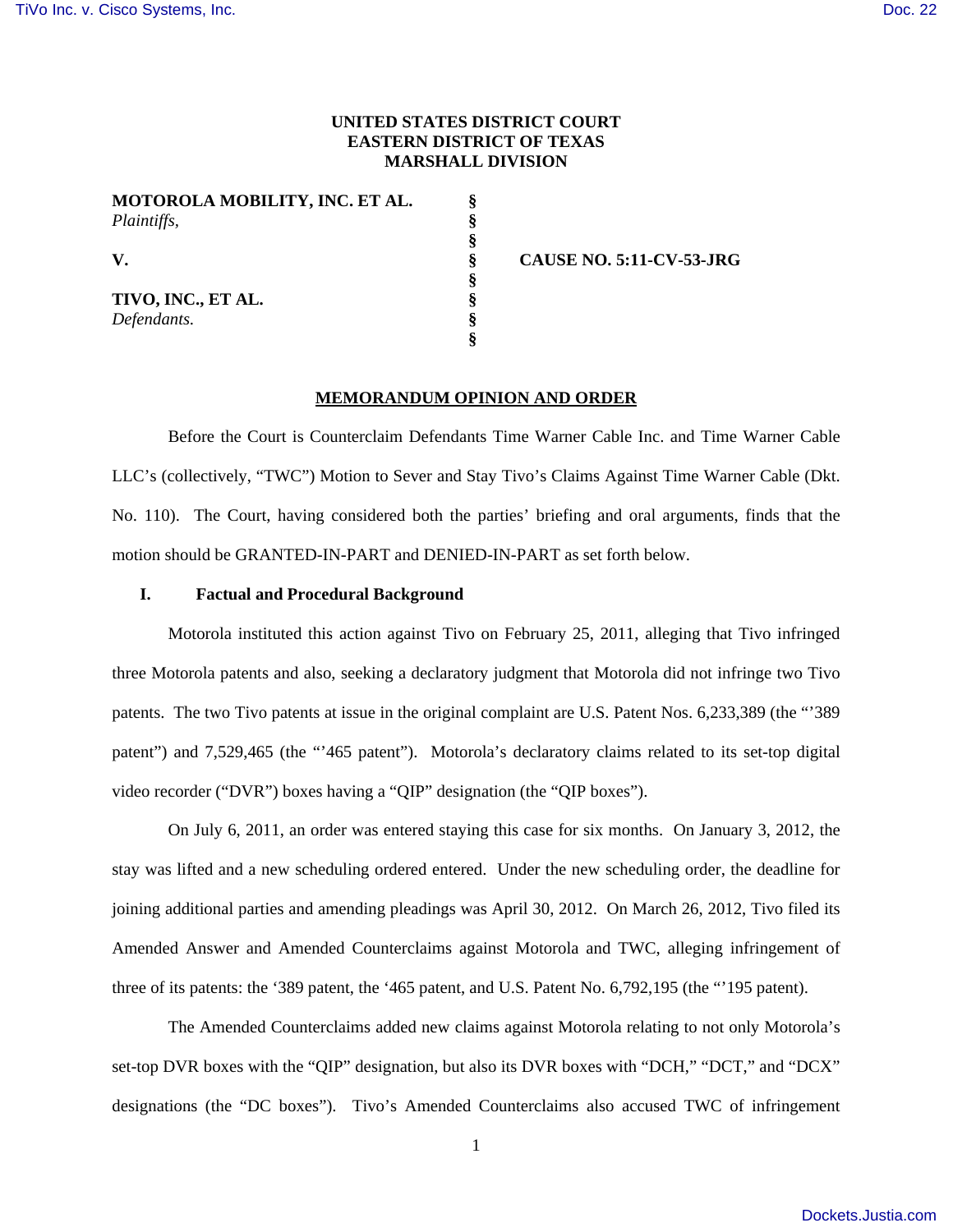relating to its distribution of Motorola's DC boxes. On June 29, 2012, Tivo timely served its infringement contentions on Motorola and TWC, enumerating a number of accused boxes including the Motorola DC boxes and also enumerating certain Cisco Systems, Inc. ("Cisco") "HD" series of DVR boxes (the "HD boxes"). Tivo asserts that TWC distributes the QIP, DC and HD boxes.

In a separate but related matter filed with this Court, the Cisco HD boxes are also accused of infringement by Tivo in *Tivo, Inc. v. Cisco Systems, Inc.*, Case No. 2:12-cv-311 (E.D. Tex.) (the "Cisco case"). This separate action was filed by Tivo on June 4, 2012 and is now pending before this Court.

### **II. Legal Standard**

The America Invents Act ("AIA"), which became effective September 16, 2011, provides new guidelines for determining whether the joinder of certain parties is appropriate. *See* 35 U.S.C. § 299. The AIA limits the joinder of multiple defendants in patent cases. *Id.* The pertinent portion of the AIA reads as follows:

With respect to any civil action arising under any Act of Congress relating to patents ... parties that are accused infringers may be joined in one action as defendants or counterclaim defendants, or have their actions consolidated for trial, or counterclaim defendants only if –

- (1) Any right to relief is asserted against the parties jointly, severally, or in the alternative with respect to or arising out of the same transaction, occurrence, or series of transactions or occurrences relating to the marking, using, importing into the United States, offering for sale, or selling of the same accused product or process; and
- (2) Questions of fact common to all defendants or counterclaim defendants will arise in the action.

35 U.S.C. § 299. If parties are misjoined in violation of the AIA, Federal Rule of Civil Procedure 21 provides the remedy of severance. Fed. R. Civ. P. 21 ("On motion or on its own, the court may at any time, or just terms, add or drop a party. The court may also sever any claim against a party.")

#### **III. Analysis**

TWC seeks to have this Court to sever Tivo's claims against it and stay the same, pending resolution of this case and the Cisco case. TWC argues that Tivo violated the AIA by joining it as a party per its counterclaims filed in this litigation. TWC asserts that Tivo's claims against both itself and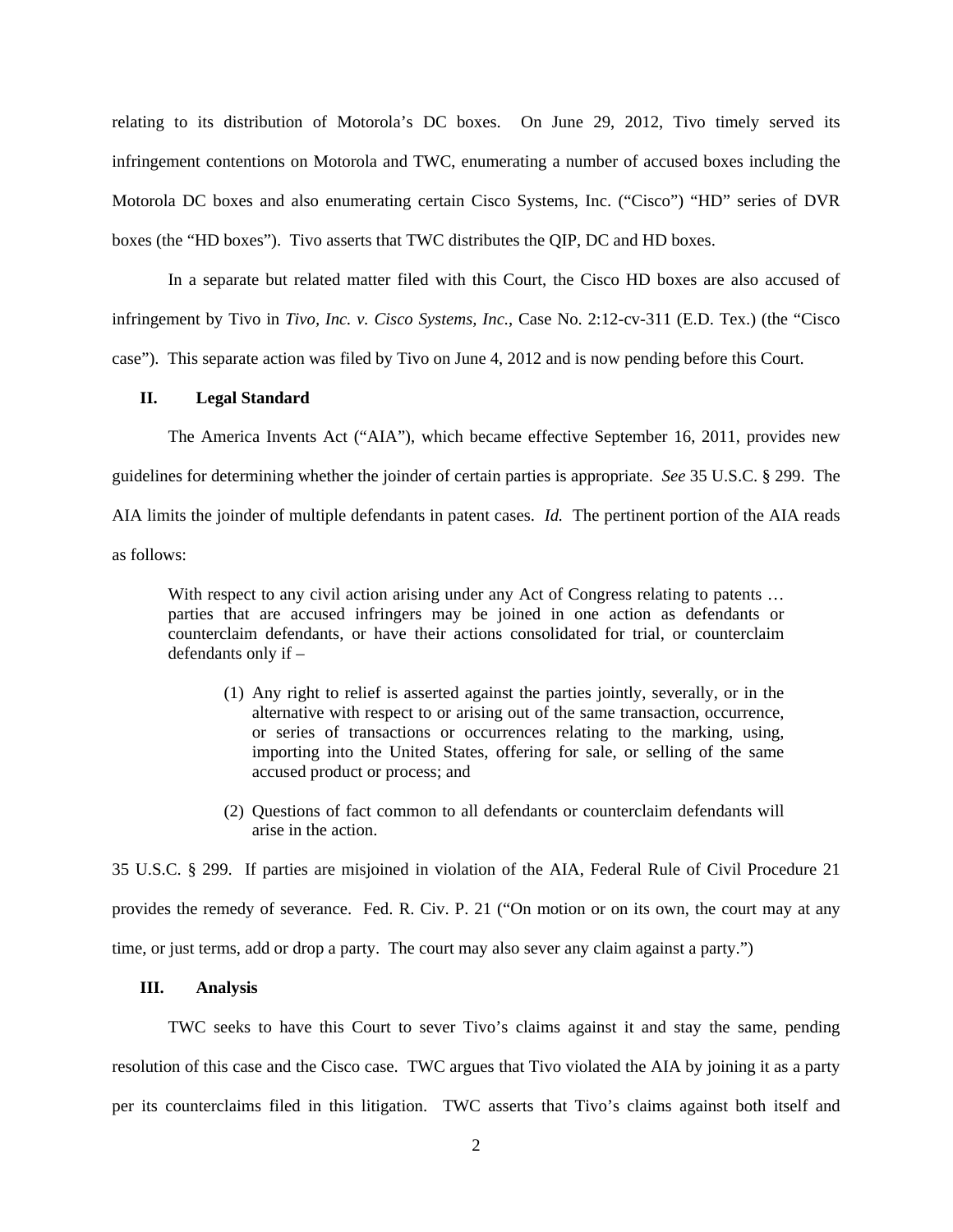Motorola are not based on the same accused products or processes, as required by the AIA. Essentially, TWC argues that because Tivo alleges Motorola infringes its patents based on its conduct relating to two types of DVR boxes (QIP and DC boxes), but only alleges TWC infringes its patents based on its conduct relating to one type of box (the DC boxes), this action is not based on the same accused products. TWC asserts that Motorola's alleged infringement relating to the QIP boxes is unrelated to TWC's alleged infringement relating to the DC boxes, and thus fails to meet the requirements of the AIA. TWC argues that the AIA requires complete commonality as to the same transaction or as to the accused products or processes, as a prerequisite to properly joining more than a single defendant in a patent infringement suit.

In response, Tivo argues that at least some of its claims against both Motorola and TWC relate to their conduct involving the DC boxes, and Tivo argues that this constitutes the "same accused product" as required by the AIA. The AIA allows for the joinder of two or more parties accused of patent infringement only if "any right to relief is asserted against the parties jointly, severally, or in the alternative…" 35 U.S.C. § 299. Tivo argues and TWC disputes that the presence of the word "any" indicates that so long as joinder is appropriate as to one or more claims, that misjoinder will not result, even if (as in this case) there are also one or more independent infringement claims against only one of the defendants. *Omega Patents, LLC v. Skypatrol, LLC*, 2012 WL 2339320, at \*2 (S.D. Fla. June 29, 2012). This Court agrees with Tivo that complete commonality of all claims in not required as long as at least one claim overlaps among all of the defendants.

Here, because Tivo alleges that both Motorola and TWC infringe its patents based on their conduct relating to the DC boxes, the same right to relief (being "any right to relief" as required by the AIA) is asserted against both counterclaim defendants. The additional independent claims against Motorola only relating to the QIP boxes do not destroy the appropriate joinder of TWC. Accordingly, the joinder of TWC, as to the claims relating to its conduct regarding the DC boxes, is proper in this case under the AIA.

As to Tivo's claims of TWC's alleged infringement relating to Cisco HD boxes, the Court finds that such addition to this litigation may not constitute an unpermitted joinder; however, the inclusion of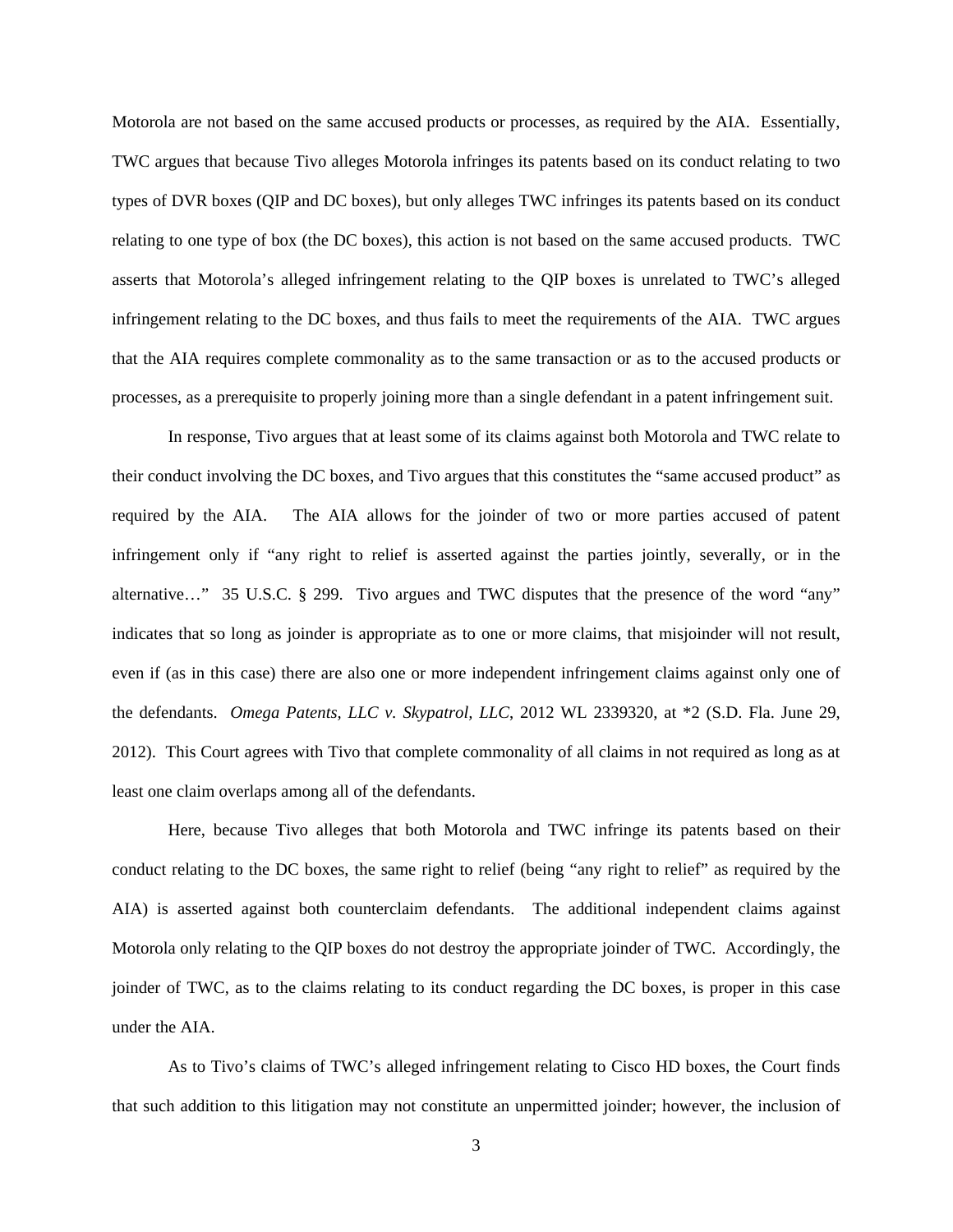these claims in the present case is clearly inefficient and frustrates traditional notions of judicial economy. This Court is not unmindful of the fact that Tivo separately elected to sue Cisco in this Court on June 4, 2012, alleging infringement of the HD boxes asserted in this case, as well as a number of other Cisco HD boxes. The Court finds that a limited restructuring of these separate actions would restore both efficiency and judicial economy to both of these cases. Accordingly, this Court finds that all Cisco-related issues as to its DVR boxes should be adjudicated in one action (the Cisco case) while all Motorola-related issues as to its DVR boxes should be adjudicated in this action. This will, in the Court's view, streamline and clarify each action and will posture each case in a manner that will promote efficiency, fairness, and judicial economy, while at the same time, avoid prejudice to Tivo. Accordingly, the Court, acting herein to manage its own docket under Federal Rule of Civil Procedure 21, SEVERS the Cisco-related claims against TWC from this action and CONSOLIDATES them into the Cisco case.

Finally, TWC argues that Tivo's claims against it should be stayed pending the resolution of this action. This Court finds there is no practical reason for a stay. By severing the Cisco claims against TWC from this action and adding them to the Cisco case, there is no reason that TWC should not remain a party and defend itself, along with Motorola, in this action, while also becoming a defendant and defending itself, along with Cisco, in this Cisco case. The Court recently entered an Amended Docket Control Order (Dkt. No. 115) to address TWC's concerns with its addition to this suit. The parties are directed to continue to meet all deadlines provided by such amended schedule. Accordingly, the Court DENIES TWC's request for a stay.

#### **IV. Conclusion**

The Court holds that Tivo's claims against TWC involving the Motorola DC boxes are properly joined in this action and do not violate the express provisions of the AIA. However, as explained above, the Court SEVERS Tivo's claims against TWC involving the Cisco HD boxes and CONSOLIDATES the same into *Tivo, Inc. v. Cisco Systems, Inc.*, Case No. 2:12-cv-311 (E.D. Tex.). The Court's intended result is to leave this case structured as to Tivo's counterclaims with Motorola and TWC as defendants but only as to the accused Motorola boxes, while restructuring the Cisco case so that Tivo pursues its